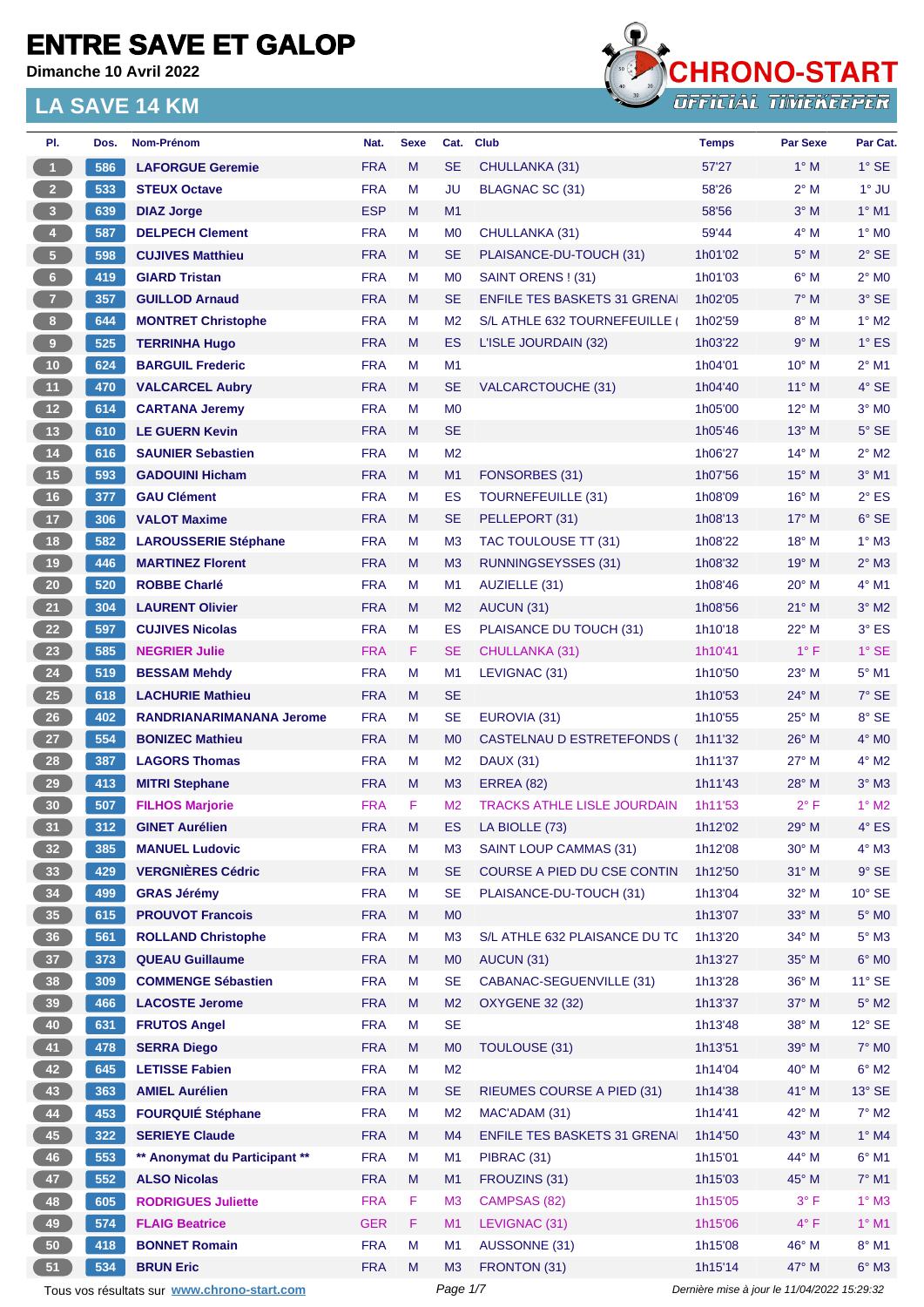**Dimanche 10 Avril 2022**

#### **LA SAVE 14 KM**



| PI.             | Dos. | Nom-Prénom                                        | Nat.       | <b>Sexe</b> | Cat.                        | <b>Club</b>                         | <b>Temps</b> | <b>Par Sexe</b>                             | Par Cat.                   |
|-----------------|------|---------------------------------------------------|------------|-------------|-----------------------------|-------------------------------------|--------------|---------------------------------------------|----------------------------|
| 52              | 376  | <b>CLAVAUD Maxime</b>                             | <b>FRA</b> | M           | <b>ES</b>                   | <b>COLOMIERS (31)</b>               | 1h15'17      | $48^\circ$ M                                | $5^\circ$ ES               |
| 53              | 459  | <b>DAUTRIAUX Léo</b>                              | <b>FRA</b> | M           | <b>SE</b>                   | <b>TOULOUSE (31)</b>                | 1h15'21      | 49° M                                       | $14^{\circ}$ SE            |
| 54              | 562  | <b>LECOUTRE Pierre</b>                            | <b>FRA</b> | M           | M1                          | LA SALVETAT ST GILLES (31)          | 1h15'21      | $50^\circ$ M                                | $9°$ M1                    |
| 55              | 396  | <b>POILBLAN Philippe</b>                          | <b>FRA</b> | M           | M4                          | <b>MACADAM COLOMIERS (31)</b>       | 1h15'41      | 51° M                                       | $2^{\circ}$ M4             |
| 56              | 568  | <b>CHEVALLIER Stephane</b>                        | <b>FRA</b> | M           | M <sub>2</sub>              | <b>TOULOUSE TRIATHLON (31)</b>      | 1h15'56      | $52^{\circ}$ M                              | $8^\circ$ M2               |
| 57              | 334  | <b>MATHIEU Jean-Cyrille</b>                       | <b>FRA</b> | M           | M <sub>2</sub>              | <b>COLOMIERS (31)</b>               | 1h15'59      | 53° M                                       | $9°$ M2                    |
| 58              | 362  | <b>CHABERT Frederic</b>                           | <b>FRA</b> | M           | M <sub>3</sub>              | <b>TOULOUSE (31)</b>                | 1h16'08      | 54° M                                       | $7°$ M3                    |
| 59              | 572  | <b>BRUNET-MANQUAT Vincent</b>                     | <b>FRA</b> | M           | M <sub>0</sub>              | CHULLANKA (31)                      | 1h16'28      | 55° M                                       | 8° MO                      |
| 60              | 411  | <b>POUX Patrick</b>                               | <b>FRA</b> | M           | M4                          | MAC ADAM (31)                       | 1h16'54      | 56° M                                       | $3°$ M4                    |
| 61              | 535  | <b>BACCOT Benoit</b>                              | <b>FRA</b> | M           | M <sub>0</sub>              | <b>ONESTOCK RUNNING TEAM (31)</b>   | 1h17'18      | 57° M                                       | $9°$ MO                    |
| 62              | 565  | <b>DEHES Elisa</b>                                | <b>FRA</b> | F           | ES                          | <b>BRESSOLS (82)</b>                | 1h17'29      | $5^{\circ}$ F                               | $1^\circ$ ES               |
| 63              | 541  | <b>DHAINAUT Guillaume</b>                         | <b>FRA</b> | M           | <b>SE</b>                   | <b>TOULOUSE (31)</b>                | 1h17'38      | 58° M                                       | $15^\circ$ SE              |
| 64              | 454  | <b>CONCHE Emmanuel</b>                            | <b>FRA</b> | M           | M <sub>2</sub>              | <b>SPLACH TRIATHLON (31)</b>        | 1h17'38      | 59° M                                       | 10° M2                     |
| 65              | 303  | <b>PASCUAL OLIVER Alejandro</b>                   | <b>ESP</b> | M           | <b>SE</b>                   | CT LA DULCE ALIANZA (31)            | 1h17'53      | $60^{\circ}$ M                              | $16°$ SE                   |
| 66              | 604  | <b>RIOU Dominique</b>                             | <b>FRA</b> | M           | M4                          | <b>DAUX (31)</b>                    | 1h18'11      | 61° M                                       | 4° M4                      |
| 67              | 392  | <b>CHAMORET Sophie</b>                            | <b>FRA</b> | F           | <b>SE</b>                   | GRENADE (31)                        | 1h18'29      | $6^{\circ}$ F                               | $2°$ SE                    |
| 68              | 493  | <b>VILAIN Olivier</b>                             | <b>FRA</b> | M           | M <sub>2</sub>              | MAC'ADAM COLOMIERS (31)             | 1h18'36      | 62° M                                       | 11° M2                     |
| 69              | 549  | <b>GADROY David</b>                               | <b>FRA</b> | M           | M <sub>2</sub>              | POMPIGNAN (82)                      | 1h18'40      | 63° M                                       | $12^{\circ}$ M2            |
| 70              | 349  | <b>LAFFONT Jeanne</b>                             | <b>FRA</b> | F           | <b>SE</b>                   | <b>SPLACH TRIATHLON (32)</b>        | 1h18'44      | $7^\circ$ F                                 | 3° SE                      |
| 71              | 634  | <b>ALBINET Raphael</b>                            | <b>FRA</b> | M           | <b>SE</b>                   |                                     | 1h18'47      | $64^{\circ}$ M                              | $17^\circ$ SE              |
| 72              | 566  | <b>DEHES Marc</b>                                 | <b>FRA</b> | M           | M <sub>3</sub>              | BRESSOLS (82)                       | 1h18'47      | $65^{\circ}$ M                              | 8° M3                      |
| 73              | 551  | <b>FRIEDRICH Corentin</b>                         | <b>FRA</b> | M           | <b>SE</b>                   | <b>TOULOUSE TRIATHLON (31)</b>      | 1h18'47      | $66^{\circ}$ M                              | $18°$ SE                   |
| 74              | 351  | <b>PORRAS Daniel</b>                              | <b>FRA</b> | M           | M <sub>3</sub>              | FENOUILLET (31)                     | 1h18'48      | $67^\circ$ M                                | $9°$ M3                    |
| 75              | 539  | <b>ROUX Carole</b>                                | <b>FRA</b> | F           | M <sub>2</sub>              | <b>TOULOUSE (31)</b>                | 1h18'49      | $8^{\circ}$ F                               | $2^{\circ}$ M2             |
| 76              | 381  | <b>CAPUS Sebastien</b>                            | <b>FRA</b> | M           | M <sub>2</sub>              | <b>DAUX (31)</b>                    | 1h18'51      | $68^\circ$ M                                | 13° M2                     |
| 77              | 311  | <b>DALSHEIMER Nicolas</b>                         | <b>FRA</b> | M           | M <sub>0</sub>              | <b>TOULOUSE TRIATHLON (31)</b>      | 1h18'59      | 69° M                                       | 10° M <sub>0</sub>         |
| 78              | 482  | <b>CAMPS Pierre</b>                               | <b>FRA</b> | M           | <b>SE</b>                   | L ISLE JOURDAIN (32)                | 1h19'11      | $70^\circ$ M                                | 19° SE                     |
| 79              | 584  | <b>THILLARD Pauline</b>                           | <b>FRA</b> | F           | <b>SE</b>                   | CHULLANKA (31)                      | 1h19'23      | $9^{\circ}$ F                               | 4° SE                      |
| 80              | 483  | <b>GUIRAL Laurent</b>                             | <b>FRA</b> | M           | M <sub>0</sub>              | LEVIGNAC (31)                       | 1h19'31      | $71^\circ$ M                                | $11^{\circ}$ MO            |
| 81              | 331  | <b>LEROUX Peggy</b>                               | <b>FRA</b> | F           | M <sub>1</sub>              | <b>DAUX (31)</b>                    | 1h19'42      | $10^{\circ}$ F                              | $2^{\circ}$ M1             |
| 82              | 368  |                                                   | <b>FRA</b> | M           |                             |                                     |              |                                             | $1^\circ$ M <sub>5</sub>   |
|                 |      | <b>ZELMAT Jean Marc</b>                           |            |             | M <sub>5</sub>              | <b>CORNEBARRIEU (31)</b>            | 1h19'45      | 72° M<br>73° M                              |                            |
| 83              | 564  | <b>ROUSSE Dominique</b><br><b>NEBOUT Benjamin</b> | <b>FRA</b> | M<br>M      | M <sub>2</sub><br><b>ES</b> | COLOMIERS (31)                      | 1h19'47      |                                             | 14° M2                     |
| 84              | 640  |                                                   | <b>FRA</b> |             |                             |                                     | 1h19'56      | 74° M                                       | $6^{\circ}$ ES             |
| 85              | 430  | <b>SCHULER Bénédicte</b>                          | <b>FRA</b> | F           | M <sub>0</sub>              | COURSE A PIED DU CSE CONTIN         | 1h19'59      | $11^{\circ}$ F                              | $1^\circ$ MO               |
| 86              | 504  | <b>TRESSENS Michel</b>                            | <b>FRA</b> | M           | M <sub>5</sub>              | LIEBHERR DUATHLON (31)              | 1h20'03      | 75° M                                       | $2^{\circ}$ M <sub>5</sub> |
| 87              | 530  | <b>GARAMPON Pierre</b>                            | <b>FRA</b> | M           | M <sub>0</sub>              | CF EXPERTS (31)                     | 1h20'06      | $76^\circ$ M                                | 12° M <sub>0</sub>         |
| 88              | 583  | <b>PECH Cedric</b>                                | <b>FRA</b> | M           | M1                          | S/L TOULOUSE OAC (31)               | 1h20'11      | 77° M                                       | $10^{\circ}$ M1            |
| 89              | 428  | <b>REIZ Gerard</b>                                | <b>FRA</b> | M           | M <sub>6</sub>              | AUSSONNE (31)                       | 1h20'13      | 78° M                                       | $1^\circ$ M6               |
| 90 <sub>o</sub> | 576  | <b>CECCATO Adeline</b>                            | <b>FRA</b> | F           | M <sub>0</sub>              | <b>COLOMIERS (31)</b>               | 1h20'22      | $12^{\circ}$ F                              | $2^\circ$ MO               |
| 91              | 575  | <b>RAUSSOU Agathe</b>                             | <b>FRA</b> | F           | M1                          | <b>COLOMIERS (31)</b>               | 1h20'23      | $13^{\circ}$ F                              | $3°$ M1                    |
| 92              | 458  | <b>DAUTRIAUX Christian</b>                        | <b>FRA</b> | M           | M <sub>5</sub>              | LEGUEVIN (31)                       | 1h20'31      | 79° M                                       | $3^\circ$ M5               |
| 93              | 439  | <b>VERGNE Fabien</b>                              | <b>FRA</b> | M           | M <sub>3</sub>              | SAINT PAUL SUR SAVE (31)            | 1h20'36      | 80° M                                       | $10^{\circ}$ M3            |
| 94              | 391  | <b>BARBANDIERE Vincent</b>                        | <b>FRA</b> | M           | <b>SE</b>                   | <b>COLOMIERS (31)</b>               | 1h20'42      | 81° M                                       | $20^\circ$ SE              |
| 95              | 532  | <b>GAULT Stephane</b>                             | <b>FRA</b> | M           | M <sub>2</sub>              | <b>ENFILE TES BASKETS 31 GRENAI</b> | 1h20'45      | 82° M                                       | $15^{\circ}$ M2            |
| 96              | 529  | <b>PONCE André</b>                                | <b>FRA</b> | M           | M <sub>3</sub>              | LES FOULEES DE SAINT SAUVEL         | 1h20'45      | 83° M                                       | $11^{\circ}$ M3            |
| 97              | 405  | <b>DE LORENZO Thierry</b>                         | <b>FRA</b> | M           | M <sub>3</sub>              | TOULOUSE (31)                       | 1h20'47      | 84° M                                       | $12^{\circ}$ M3            |
| 98              | 627  | <b>BERNARD Florent</b>                            | <b>FRA</b> | M           | M1                          |                                     | 1h20'51      | 85° M                                       | $11^{\circ}$ M1            |
| 99              | 510  | <b>MASSON Loic</b>                                | <b>FRA</b> | M           | M <sub>5</sub>              | SA TOULOUSE UC (31)                 | 1h20'53      | 86° M                                       | $4^\circ$ M5               |
| $100$           | 567  | <b>SABRAN Nicolas</b>                             | <b>FRA</b> | M           | M <sub>0</sub>              | LARRA (31)                          | 1h20'59      | 87° M                                       | 13° MO                     |
| 101             | 522  | <b>ARCIDET Jean-Michel</b>                        | <b>FRA</b> | M           | M4                          | <b>MONTAIGUT SUR SAVE (31)</b>      | 1h21'27      | 88° M                                       | $5^\circ$ M4               |
| 102             | 492  | <b>BREMRIDGE Alexander</b>                        | <b>GBR</b> | M           | M <sub>2</sub>              | TOULOUSE (31)                       | 1h21'29      | 89° M                                       | $16^{\circ}$ M2            |
|                 |      | Tous vos résultats sur www.chrono-start.com       |            |             | Page 2/7                    |                                     |              | Dernière mise à jour le 11/04/2022 15:29:32 |                            |

the vos résultats sur <u>[www.chrono-start.com](https://www.chrono-start.com/)</u> Page 2/7 Page  $2/7$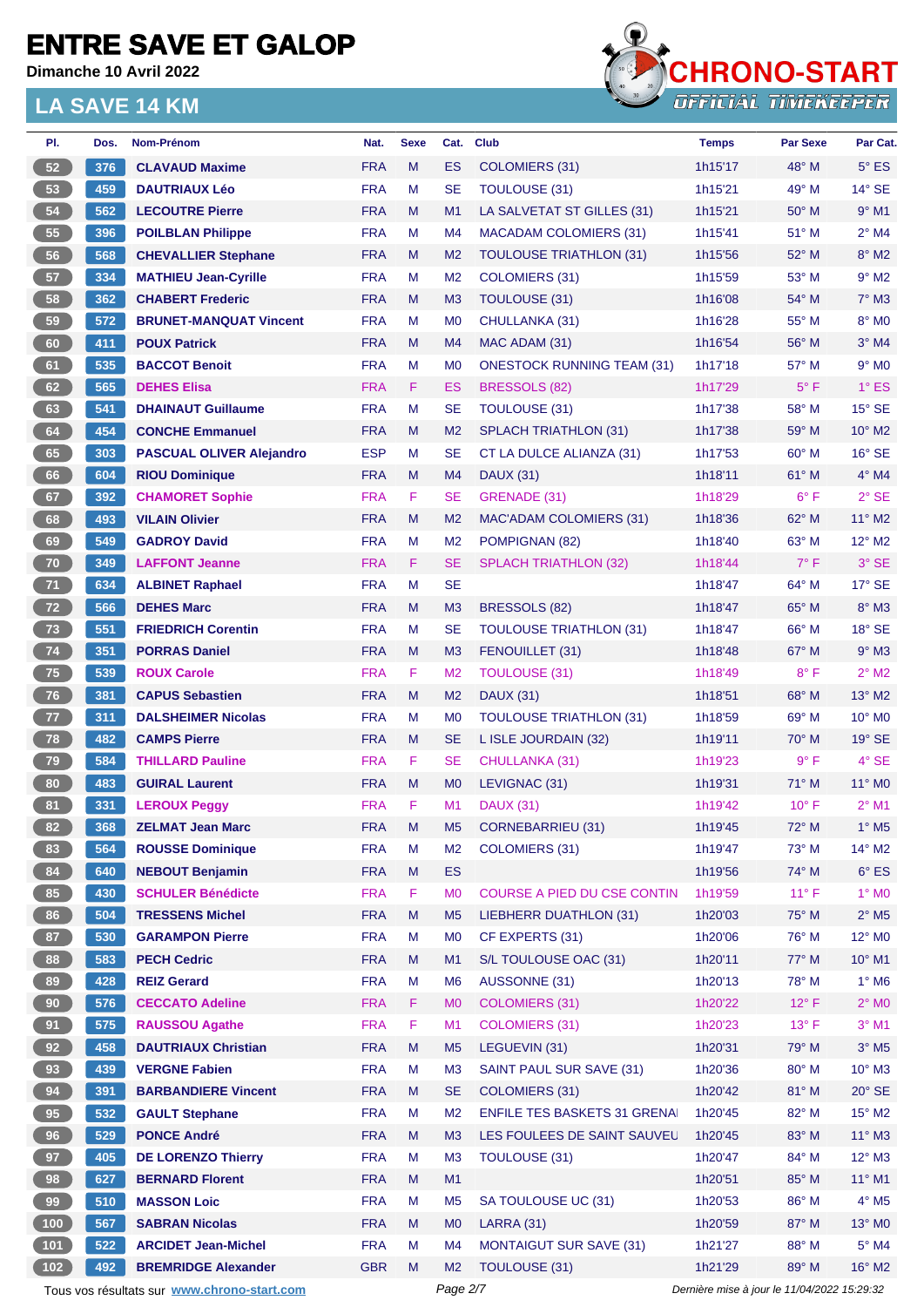**Dimanche 10 Avril 2022**



| PI.                                                         | Dos. | Nom-Prénom                                  | Nat.       | <b>Sexe</b> | Cat.           | <b>Club</b>                         | <b>Temps</b> | <b>Par Sexe</b>                             | Par Cat.                 |
|-------------------------------------------------------------|------|---------------------------------------------|------------|-------------|----------------|-------------------------------------|--------------|---------------------------------------------|--------------------------|
| (103)                                                       | 487  | <b>ZAMAROCZY Marie</b>                      | <b>FRA</b> | F           | M1             | CA BALMA (31)                       | 1h21'33      | $14^{\circ}$ F                              | $4^{\circ}$ M1           |
| $\boxed{104}$                                               | 447  | <b>BONNET Antoine</b>                       | <b>FRA</b> | M           | M <sub>1</sub> | <b>TIS (31)</b>                     | 1h21'49      | $90^\circ$ M                                | 12° M1                   |
| 105                                                         | 486  | <b>GUERIN Pierre</b>                        | <b>FRA</b> | M           | M <sub>0</sub> | FONSORBES (31)                      | 1h21'53      | $91^\circ$ M                                | $14^{\circ}$ MO          |
| $\boxed{106}$                                               | 544  | <b>BIELECKI Thomas</b>                      | <b>FRA</b> | M           | M <sub>0</sub> | <b>CLUB DATHLETISME DE CASTELI</b>  | 1h22'17      | $92^{\circ}$ M                              | $15^\circ$ MO            |
| 107                                                         | 623  | <b>SEGUET Cedric</b>                        | <b>FRA</b> | M           | M <sub>0</sub> |                                     | 1h22'31      | 93° M                                       | $16^\circ$ MO            |
| 108                                                         | 571  | <b>NEZAR Tom</b>                            | <b>FRA</b> | M           | ES             | <b>BLAGNAC (31)</b>                 | 1h22'48      | $94^{\circ}$ M                              | $7^\circ$ ES             |
| (109)                                                       | 310  | <b>VALLET-LABADENS Sébastien</b>            | <b>FRA</b> | M           | M1             | LES COUDOUS DE LA SAVE (32)         | 1h22'53      | $95^\circ$ M                                | 13° M1                   |
| 110                                                         | 315  | <b>TREMEL Laurent</b>                       | <b>FRA</b> | M           | M <sub>3</sub> | <b>ENFILE TES BASKETS 31 GRENAI</b> | 1h22'55      | $96^\circ$ M                                | $13^\circ$ M3            |
| (111)                                                       | 629  | <b>MAYMO CAMPS Roc</b>                      | <b>FRA</b> | M           | M <sub>0</sub> |                                     | 1h23'05      | 97° M                                       | $17^\circ$ MO            |
| $\boxed{112}$                                               | 637  | <b>BAVEREZ Stephane</b>                     | <b>FRA</b> | M           | M <sub>5</sub> |                                     | 1h23'07      | 98° M                                       | $5^\circ$ M5             |
| (113)                                                       | 531  | <b>PEYRES Vanessa</b>                       | <b>FRA</b> | F           | M <sub>2</sub> | ST SAUVEUR (31)                     | 1h23'09      | $15^{\circ}$ F                              | $3°$ M2                  |
| $\begin{array}{ c c c }\n\hline\n114\n\end{array}$          | 545  | <b>PHILIPPOT Yannick</b>                    | <b>FRA</b> | M           | M <sub>6</sub> | AUCAMVILLE (31)                     | 1h23'10      | 99° M                                       | $2^{\circ}$ M6           |
| (115)                                                       | 512  | <b>NOUGAREDE Mathieu</b>                    | <b>FRA</b> | M           | ES             | <b>DAUX (31)</b>                    | 1h23'13      | $100^\circ$ M                               | 8° ES                    |
| $116$                                                       | 577  | <b>GIRARD Jean-Marie</b>                    | <b>FRA</b> | M           | M4             | <b>DUATHLON LIEBHERR (31)</b>       | 1h23'22      | $101^\circ$ M                               | $6^\circ$ M4             |
| (117)                                                       | 338  | <b>PAPALIA Alexandre</b>                    | <b>FRA</b> | M           | M1             | CORNEBARRIEU (31)                   | 1h23'27      | $102^\circ$ M                               | $14^{\circ}$ M1          |
| $118$                                                       | 588  | <b>BALLOUHEY Alice</b>                      | <b>FRA</b> | F           | M <sub>0</sub> | LEVIGNAC SUR SAVE (31)              | 1h23'32      | $16^{\circ}$ F                              | $3°$ MO                  |
| 119                                                         | 451  | <b>LE TOULLEC Cecile</b>                    | <b>FRA</b> | F           | M <sub>2</sub> | MENVILLE (31)                       | 1h23'35      | $17^\circ$ F                                | $4^\circ$ M2             |
| $120$                                                       | 359  | <b>BOUE Maxime</b>                          | <b>FRA</b> | M           | M <sub>0</sub> | <b>ENFILE TES BASKETS 31 GRENAL</b> | 1h23'47      | $103^\circ$ M                               | 18° MO                   |
| (121)                                                       | 523  | <b>NAUZE Jean Michel</b>                    | <b>FRA</b> | M           | M4             | LABASTIDE ST PIERRE (82)            | 1h23'49      | $104^\circ$ M                               | $7^\circ$ M4             |
| $122$                                                       | 358  | <b>PARISON Jérôme</b>                       | <b>FRA</b> | M           | M1             | <b>ENFILE TES BASKETS 31 GRENAI</b> | 1h23'55      | $105^\circ$ M                               | $15^{\circ}$ M1          |
| 123                                                         | 384  | <b>LARGEAUD Elfie</b>                       | <b>FRA</b> | F.          | M <sub>0</sub> | ATHLETIC CLUB AUTERIVAIN (31)       | 1h24'04      | $18^{\circ}$ F                              | $4^\circ$ MO             |
| $124$                                                       | 420  | <b>SAJAS Jean-Michel</b>                    | <b>FRA</b> | M           | M4             | MONTADET (32)                       | 1h24'07      | $106^\circ$ M                               | $8^\circ$ M4             |
| 125                                                         | 424  | <b>MARTINEZ Nicolas</b>                     | <b>FRA</b> | M           | M1             | LHERM TP (31)                       | 1h24'18      | $107^\circ$ M                               | 16° M1                   |
| $126$                                                       | 448  | <b>MARCHANT Pascal</b>                      | <b>FRA</b> | м           | M4             | GRENADE (31)                        | 1h24'21      | $108^\circ$ M                               | $9°$ M4                  |
| 127                                                         | 465  | <b>MODESTO Jérôme</b>                       | <b>FRA</b> | M           | M <sub>2</sub> | <b>ENFILE TES BASKETS 31 GRENA</b>  | 1h24'30      | $109^\circ$ M                               | $17^\circ$ M2            |
| $128$                                                       | 555  | <b>HIEBEL Caroline</b>                      | <b>FRA</b> | F           | M <sub>2</sub> | S/L ATHLE 632 TOURNEFEUILLE (       | 1h24'34      | $19^{\circ}$ F                              | $5^\circ$ M2             |
|                                                             |      |                                             |            | F           |                |                                     |              |                                             |                          |
| (129)                                                       | 501  | <b>ROGEON Aline</b>                         | <b>FRA</b> | F           | M <sub>0</sub> | <b>TRACKS ATHLE LISLE JOURDAIN</b>  | 1h24'35      | $20^{\circ}$ F                              | $5^\circ$ MO             |
| $\boxed{130}$                                               | 398  | <b>FADELLI Christine</b>                    | <b>FRA</b> |             | M <sub>6</sub> | AC AUCH (32)                        | 1h24'43      | 21° F                                       | $1^\circ$ M <sub>6</sub> |
| (131)                                                       | 416  | <b>CANDOTTI Maïlys</b>                      | <b>FRA</b> | F.          | ES             | <b>ETATS-UNIS</b>                   | 1h24'50      | $22^{\circ}$ F                              | $2^{\circ}$ ES           |
| $\boxed{132}$                                               | 592  | <b>LARROCHE Laurent</b>                     | <b>FRA</b> | M           | M <sub>3</sub> | <b>THIL (31)</b>                    | 1h24'51      | $110^{\circ}$ M                             | $14^{\circ}$ M3          |
| 133                                                         | 367  | <b>CARRERE Yann</b>                         | <b>FRA</b> | M           | M1             | TIS THALES (31)                     | 1h24'55      | $111^\circ$ M                               | $17^{\circ}$ M1          |
| $134$                                                       | 632  | <b>FUSIER Nicolas</b>                       | <b>FRA</b> | M           | M <sub>3</sub> |                                     | 1h24'58      | 112° M                                      | $15^{\circ}$ M3          |
| 135                                                         | 421  | <b>NILON Joel</b>                           | <b>FRA</b> | M           | M4             | LEGUEVIN LA BOUSQUERIE (31)         | 1h25'02      | $113^\circ$ M                               | $10^{\circ}$ M4          |
| $\begin{array}{c} \n \text{136}\n \end{array}$              | 513  | <b>LANASPEZE Stephane</b>                   | <b>FRA</b> | M           | M <sub>1</sub> | CUGNAUX (31)                        | 1h25'04      | 114° M                                      | 18° M1                   |
| $\begin{array}{c} \boxed{137} \end{array}$                  | 484  | <b>TROUILLÉ Fabien</b>                      | <b>FRA</b> | M           | M <sub>0</sub> | <b>MERVILLE (31)</b>                | 1h25'12      | $115^\circ$ M                               | 19° MO                   |
| 138                                                         | 455  | <b>PAYET Maxime</b>                         | <b>FRA</b> | M           | <b>SE</b>      | <b>COLOMIERS (31)</b>               | 1h25'14      | $116^\circ$ M                               | $21^\circ$ SE            |
| 139                                                         | 403  | <b>LACRAMPE Julien</b>                      | <b>FRA</b> | M           | M1             | EUROVIA (31)                        | 1h25'22      | $117^\circ$ M                               | 19° M1                   |
| 140                                                         | 464  | <b>ALEXANDRE Boris</b>                      | <b>FRA</b> | M           | M <sub>3</sub> | BLAGNAC (31)                        | 1h25'31      | 118° M                                      | 16° M3                   |
| $\begin{array}{c} \begin{array}{c} \end{array} \end{array}$ | 471  | <b>LATOUCHE Melanie</b>                     | <b>FRA</b> | F           | <b>SE</b>      | CA BALMA (31)                       | 1h25'50      | $23^{\circ}$ F                              | $5^\circ$ SE             |
| $\begin{array}{c} \n \text{142}\n \end{array}$              | 638  | <b>GACON Sebastien</b>                      | <b>FRA</b> | M           |                |                                     | 1h25'59      | 119° M                                      |                          |
| (143)                                                       | 558  | <b>PELLIN Vincent</b>                       | <b>FRA</b> | M           | <b>SE</b>      | <b>AUREVILLE (31)</b>               | 1h26'31      | $120^\circ$ M                               | 22° SE                   |
|                                                             | 433  | <b>LECHEVALIER Laurent</b>                  | <b>FRA</b> | M           | M <sub>3</sub> | COURSE A PIED DU CSE CONTIN         | 1h26'31      | $121^\circ$ M                               | 17° M3                   |
| (145)                                                       | 502  | <b>BLANC Emmanuel</b>                       | <b>FRA</b> | M           | M <sub>3</sub> | <b>TOULOUSE TRIATHLON (31)</b>      | 1h27'21      | 122° M                                      | 18° M3                   |
| $146$                                                       | 500  | <b>LETUPPE Patrick</b>                      | <b>FRA</b> | M           | M <sub>3</sub> | MONDONVILLE (31)                    | 1h27'41      | $123^\circ$ M                               | $19°$ M3                 |
| (147)                                                       | 461  | <b>PÉDOUSSAUT Eric</b>                      | <b>FRA</b> | M           | M <sub>2</sub> | LAUNAC (31)                         | 1h27'53      | 124° M                                      | 18° M2                   |
| $148$                                                       | 314  | <b>DAUCHET Damien</b>                       | <b>FRA</b> | M           | M <sub>1</sub> | <b>ENFILE TES BASKETS 31 GRENAI</b> | 1h27'53      | $125^\circ$ M                               | 20° M1                   |
| (149)                                                       | 546  | <b>KACZMAREK Karina</b>                     | <b>FRA</b> | F           | <b>SE</b>      | <b>BEAUPUY (32)</b>                 | 1h27'55      | $24^{\circ}$ F                              | $6^{\circ}$ SE           |
| $150$                                                       | 307  | <b>MOUGEL Gaetan</b>                        | <b>FRA</b> | M           | M <sub>1</sub> | AURADE (32)                         | 1h27'57      | $126^\circ$ M                               | $21^{\circ}$ M1          |
| (151)                                                       | 542  | <b>DUMAS Jean-Baptiste</b>                  | <b>FRA</b> | M           | M <sub>2</sub> | <b>COLOMIERS (31)</b>               | 1h27'58      | 127° M                                      | 19° M2                   |
| $152$                                                       | 488  | <b>JOSAPHA Olivier</b>                      | <b>FRA</b> | M           | M <sub>3</sub> | <b>COLOMIERS (31)</b>               | 1h28'06      | 128° M                                      | $20^\circ$ M3            |
| (153)                                                       | 481  | <b>LABAISSE Nina</b>                        | <b>FRA</b> | F           | M <sub>2</sub> | <b>MONTAUBAN (82)</b>               | 1h28'15      | $25^{\circ}$ F                              | $6^\circ$ M2             |
|                                                             |      | Tous vos résultats sur www.chrono-start.com |            |             | Page 3/7       |                                     |              | Dernière mise à jour le 11/04/2022 15:29:32 |                          |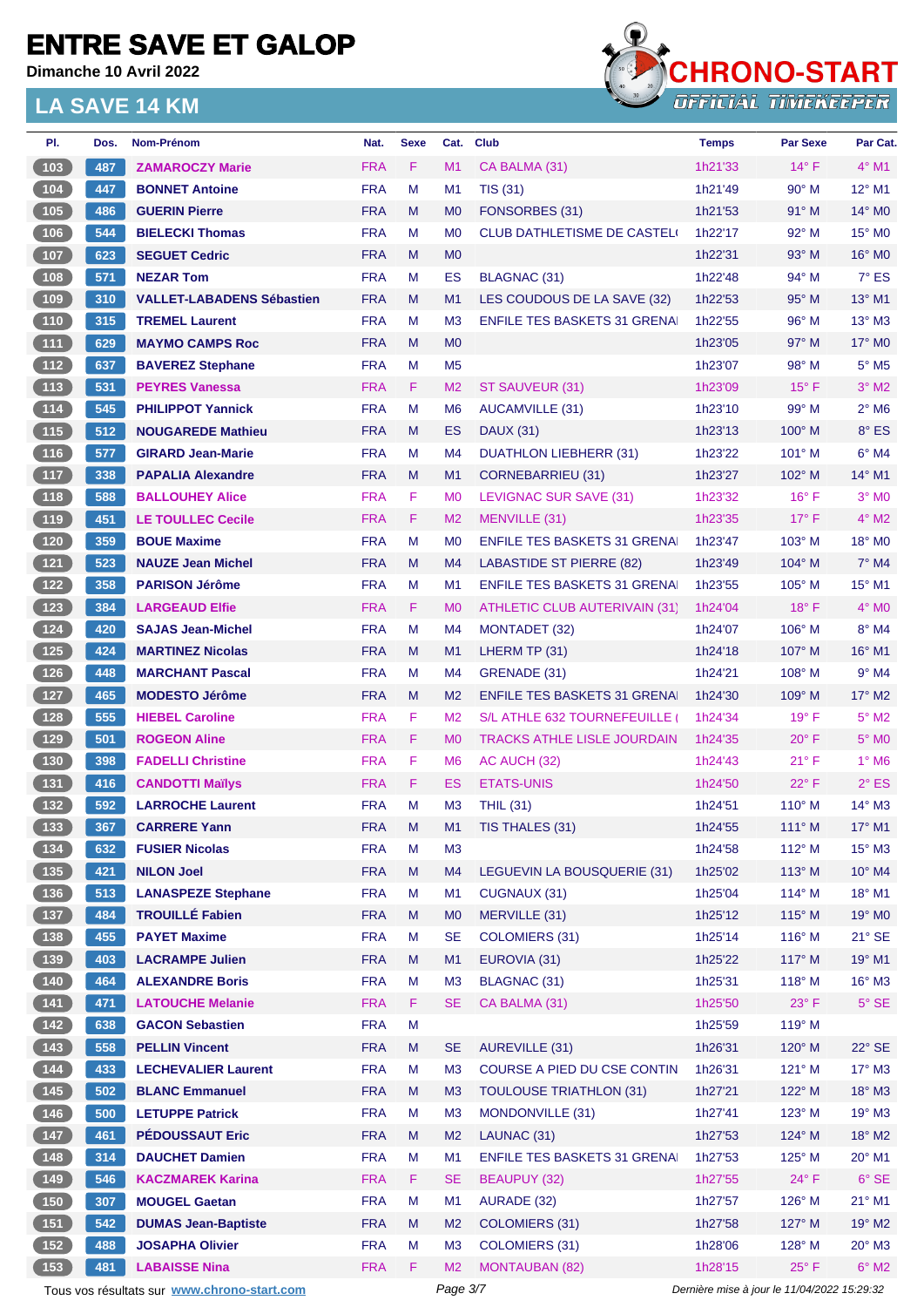**Dimanche 10 Avril 2022**



| PI.                                       | Dos. | Nom-Prénom                                  | Nat.       | <b>Sexe</b> | Cat.           | <b>Club</b>                        | <b>Temps</b>                                | <b>Par Sexe</b> | Par Cat.                    |
|-------------------------------------------|------|---------------------------------------------|------------|-------------|----------------|------------------------------------|---------------------------------------------|-----------------|-----------------------------|
| 154                                       | 467  | <b>SERAFINI Daniela</b>                     | <b>FRA</b> | F           | M <sub>2</sub> | <b>BLAGNAC (31)</b>                | 1h28'16                                     | $26^{\circ}$ F  | $7^\circ$ M2                |
| $\boxed{155}$                             | 469  | <b>GARRIGUES Valérie</b>                    | <b>FRA</b> | F           | M <sub>3</sub> | <b>TRACKS ATHLE LISLE JOURDAIN</b> | 1h28'17                                     | $27^\circ$ F    | $2^{\circ}$ M3              |
| (156)                                     | 394  | <b>COILLARD Jérémie</b>                     | <b>FRA</b> | M           | M1             | PIBRAC (31)                        | 1h28'23                                     | $129^\circ$ M   | $22^{\circ}$ M1             |
| $\boxed{157}$                             | 393  | <b>VUILLEMIN Julie</b>                      | <b>FRA</b> | F           | M <sub>0</sub> | <b>TOULOUSE (31)</b>               | 1h28'28                                     | 28°F            | $6°$ MO                     |
| 158                                       | 543  | <b>CELADIN Mathieu</b>                      | <b>FRA</b> | M           | M <sub>2</sub> | BESSENS (82)                       | 1h28'28                                     | $130^\circ$ M   | 20° M2                      |
| 159                                       | 573  | <b>LÉTÉVÉ Stéphane</b>                      | <b>FRA</b> | M           | M <sub>2</sub> | EQUIPE CMI (82)                    | 1h28'29                                     | 131° M          | $21^{\circ}$ M2             |
| (160)                                     | 503  | <b>BALMETTE Nathalie</b>                    | <b>FRA</b> | F.          | M1             | MAC'ADAM (31)                      | 1h28'36                                     | $29^\circ$ F    | $5^\circ$ M1                |
| 161                                       | 468  | <b>MARIE Magalie</b>                        | <b>FRA</b> | F           | M <sub>0</sub> | <b>TRACKS ATHLE LISLE JOURDAIN</b> | 1h28'42                                     | 30° F           | <b>7° MO</b>                |
| 162                                       | 335  | <b>ROBERT Arnaud</b>                        | <b>FRA</b> | M           | M <sub>2</sub> | <b>MONTAIGUT SUR SAVE (31)</b>     | 1h28'46                                     | $132^\circ$ M   | $22^{\circ}$ M <sub>2</sub> |
| 163                                       | 399  | <b>MIRABÉ Bertrand</b>                      | <b>FRA</b> | м           | M <sub>1</sub> | <b>MAC'ADAM COLOMIERS (31)</b>     | 1h28'51                                     | 133° M          | $23^\circ$ M1               |
| $164$                                     | 365  | <b>ALMEIDA José</b>                         | <b>FRA</b> | M           | M <sub>3</sub> | <b>MACADAM COLOMIERS (31)</b>      | 1h29'07                                     | 134° M          | $21^\circ$ M3               |
| 165                                       | 557  | <b>NICOLLE Claire</b>                       | <b>FRA</b> | F           | M <sub>2</sub> | LEVIGNAC (31)                      | 1h29'07                                     | $31^\circ$ F    | $8^\circ$ M2                |
| 166                                       | 442  | <b>GOUT Vincent</b>                         | <b>FRA</b> | M           | M <sub>0</sub> | MONTBERON (31)                     | 1h29'09                                     | $135^\circ$ M   | 20° M <sub>0</sub>          |
| 167                                       | 410  | <b>GOUT Jacques</b>                         | <b>FRA</b> | M           | <b>SE</b>      | <b>TOURNEFEUILLE (31)</b>          | 1h29'12                                     | $136^\circ$ M   | $23^\circ$ SE               |
| $\boxed{168}$                             | 326  | <b>QUINZONI Jerome</b>                      | <b>FRA</b> | M           | M <sub>3</sub> | <b>ENFILE TES BASKETS 31 GRENA</b> | 1h29'25                                     | 137° M          | $22^{\circ}$ M3             |
| 169                                       | 617  | <b>DAVIGNON Charlene</b>                    | <b>FRA</b> | F           | <b>SE</b>      |                                    | 1h29'27                                     | 32° F           | 7° SE                       |
| $\boxed{170}$                             | 636  | <b>COMBRES Celine</b>                       | <b>FRA</b> | F           | M1             |                                    | 1h29'30                                     | $33^\circ$ F    | $6°$ M1                     |
|                                           | 437  |                                             | <b>FRA</b> |             |                |                                    |                                             |                 | $23^\circ$ M3               |
| 171                                       |      | <b>BONNET Christian</b>                     |            | м           | M <sub>3</sub> | MURET (31)                         | 1h29'30                                     | $138^\circ$ M   |                             |
| (172)                                     | 386  | <b>BOUCHAUD Sylvain</b>                     | <b>FRA</b> | M           | M1             | SAUBENS (31)                       | 1h29'43                                     | $139^\circ$ M   | 24° M1                      |
| 173                                       | 550  | <b>GRAMONT Bertrand</b>                     | <b>FRA</b> | M           | M <sub>6</sub> | TOULOUSE (31)                      | 1h29'45                                     | 140° M          | $3°$ M <sub>6</sub>         |
| 174                                       | 435  | <b>MOLL Gerard</b>                          | <b>FRA</b> | M           | M <sub>4</sub> | <b>BIPEDES CAZERES (31)</b>        | 1h29'47                                     | $141^\circ$ M   | 11° M4                      |
| $\boxed{175}$                             | 628  | <b>SENN Baptiste</b>                        | <b>FRA</b> | М           | M <sub>1</sub> |                                    | 1h29'49                                     | $142^\circ$ M   | 25° M1                      |
| 176                                       | 308  | <b>BEILLAN Michel</b>                       | <b>FRA</b> | M           | M <sub>2</sub> | BOULOC (31)                        | 1h29'51                                     | $143^\circ$ M   | 23° M2                      |
| 177                                       | 556  | <b>BLANC Marianne</b>                       | <b>FRA</b> | F           | JU             | <b>TOULOUSE TRIATHLON (31)</b>     | 1h30'02                                     | 34° F           | $1^\circ$ JU                |
| 178                                       | 594  | <b>DI NARDO Patrice</b>                     | <b>FRA</b> | M           | M4             | MERVILLE (31)                      | 1h30'04                                     | $144^\circ$ M   | $12^{\circ}$ M4             |
| $179$                                     | 480  | <b>JOUAVILLE Jerome</b>                     | <b>FRA</b> | M           | M <sub>1</sub> | FONSORBES (31)                     | 1h30'23                                     | 145° M          | 26° M1                      |
| 180                                       | 641  | <b>RYCKELYNCK Céline</b>                    | <b>FRA</b> | F           | M <sub>2</sub> |                                    | 1h30'31                                     | 35° F           | $9°$ M2                     |
| $181$                                     | 414  | <b>DURAND Laure</b>                         | <b>FRA</b> | F           | M <sub>0</sub> | <b>TOURNEFEUILLE (31)</b>          | 1h30'40                                     | 36° F           | $8^\circ$ MO                |
| (182)                                     | 327  | <b>CESAIRE Laure</b>                        | <b>FRA</b> | F           | M <sub>0</sub> | GRISOLLES (82)                     | 1h30'41                                     | 37° F           | $9°$ M <sub>O</sub>         |
| $183$                                     | 378  | <b>CHAVONET Eric</b>                        | <b>FRA</b> | M           | M <sub>3</sub> | MAC'ADAM COLOMIERS (31) (31)       | 1h30'51                                     | $146^\circ$ M   | 24° M3                      |
| 184                                       | 336  | <b>MENTION Jerome</b>                       | <b>FRA</b> | М           | M4             | AUZIELLE (31)                      | 1h30'59                                     | $147^\circ$ M   | $13^\circ$ M4               |
| $185$                                     | 630  | <b>SERRANO Alberto</b>                      | <b>ESP</b> | М           | <b>SE</b>      |                                    | 1h31'03                                     | 148° M          | 24° SE                      |
| (186)                                     | 425  | <b>REVIGNAS Stephan</b>                     | <b>FRA</b> | M           | M <sub>2</sub> | LHERM TP (31)                      | 1h31'19                                     | 149° M          | $24^\circ$ M2               |
| $187$                                     | 360  | <b>QUINTIN Elodie</b>                       | <b>FRA</b> | F           | M <sub>0</sub> | <b>SPLASH TRIATHLON (31)</b>       | 1h31'26                                     | 38°F            | 10° M0                      |
| 188                                       | 579  | <b>TAPPARO Benoit</b>                       | <b>FRA</b> | M           | M1             | LA SALVETAT SAINT GILLES (31)      | 1h31'33                                     | 150° M          | 27° M1                      |
| $189$                                     | 601  | <b>PENO Alexia</b>                          | <b>FRA</b> | F           | <b>SE</b>      | <b>TRACKS ATHLE LISLE JOURDAIN</b> | 1h31'40                                     | 39° F           | 8° SE                       |
| (190)                                     | 388  | <b>NAROUTA Alexei</b>                       | <b>FRA</b> | M           | M4             | SAINT ALBAN (31)                   | 1h31'45                                     | 151° M          | $14^{\circ}$ M4             |
| $191$                                     | 456  | <b>DURAND Frederic</b>                      | <b>FRA</b> | M           | M <sub>0</sub> | <b>TOURNEFEUILLE (31)</b>          | 1h31'57                                     | 152° M          | 21° MO                      |
| $192$                                     | 521  | <b>SIRET Maxime</b>                         | <b>FRA</b> | M           | <b>SE</b>      | TOULOUSE (31)                      | 1h31'59                                     | 153° M          | $25^\circ$ SE               |
| $193$                                     | 526  | <b>SARTHOU Delphine</b>                     | <b>FRA</b> | F           | M <sub>1</sub> | <b>TOULOUSE (31)</b>               | 1h32'09                                     | 40°F            | $7^\circ$ M1                |
| (194)                                     | 462  | <b>HAURET-CLOS Silvère</b>                  | <b>FRA</b> | M           | M <sub>2</sub> | <b>COLOMIERS (31)</b>              | 1h32'15                                     | 154° M          | $25^{\circ}$ M2             |
| 195                                       | 518  | <b>ELLENA Charlotte</b>                     | <b>FRA</b> | F           | M <sub>0</sub> | <b>TOULOUSE (31)</b>               | 1h32'17                                     | 41°F            | 11° MO                      |
| (196)                                     | 361  | <b>PAPALIA-GUINARD Floriane</b>             | <b>FRA</b> | F           | <b>SE</b>      | <b>TOULOUSE (31)</b>               | 1h32'20                                     | $42^{\circ}$ F  | $9°$ SE                     |
| $\begin{array}{c} \hline 197 \end{array}$ | 328  | <b>CESAIRE Jeremy</b>                       | <b>FRA</b> | M           | M1             | <b>GRISOLLES (82)</b>              | 1h32'24                                     | 155° M          | 28° M1                      |
| 198                                       | 423  | <b>DE MACEDO Joel</b>                       | <b>FRA</b> | M           | M <sub>2</sub> | DM TOITURE (31)                    | 1h32'27                                     | 156° M          | $26^\circ$ M2               |
| 199                                       | 528  | <b>CHOURRET Nadine</b>                      | <b>FRA</b> | F           | M4             | <b>DDX BRUGUIERES (31)</b>         | 1h32'28                                     | 43° F           | $1^\circ$ M4                |
| 200                                       | 441  | <b>MARTY NEE FROMENT Emilie</b>             | <b>FRA</b> | F           | <b>SE</b>      | <b>LARRA (31)</b>                  | 1h32'28                                     | $44^{\circ}$ F  | $10^{\circ}$ SE             |
| 201                                       | 609  | <b>CAFFIN Stephane</b>                      | <b>FRA</b> | M           | M1             | DM TOITURE (31)                    | 1h32'29                                     | 157° M          | 29° M1                      |
| 202                                       | 320  | <b>MENQUET Simon</b>                        | <b>FRA</b> | M           | M1             | LEVIGNAC (31)                      | 1h32'29                                     | 158° M          | 30° M1                      |
| 203                                       | 517  | <b>BESSAM Aline</b>                         | <b>FRA</b> | F           | M <sub>0</sub> | LEVIGNAC (31)                      | 1h32'31                                     | 45°F            | 12° MO                      |
| 204                                       | 527  | <b>MADER Yves Jean</b>                      | <b>FRA</b> | M           | M7             | <b>GRATENTOUR (31)</b>             | 1h32'49                                     | 159° M          | $1^\circ$ M7                |
|                                           |      | Tous vos résultats sur www.chrono-start.com |            |             | Page 4/7       |                                    | Dernière mise à jour le 11/04/2022 15:29:32 |                 |                             |
|                                           |      |                                             |            |             |                |                                    |                                             |                 |                             |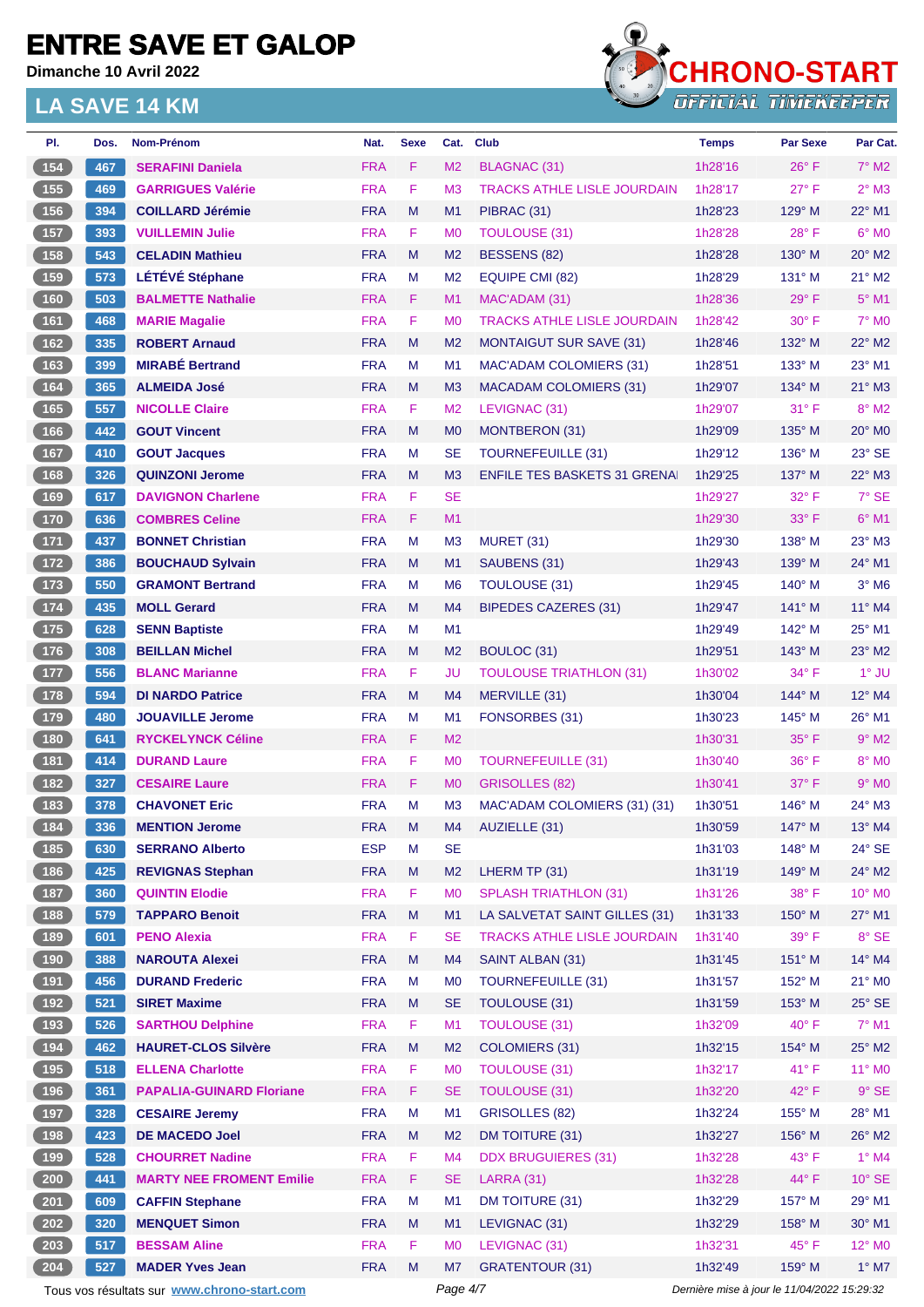**Dimanche 10 Avril 2022**



| PI.                  | Dos. | Nom-Prénom                                  | Nat.       | <b>Sexe</b> | Cat.           | <b>Club</b>                         | <b>Temps</b> | <b>Par Sexe</b>                             | Par Cat.                    |
|----------------------|------|---------------------------------------------|------------|-------------|----------------|-------------------------------------|--------------|---------------------------------------------|-----------------------------|
| $\frac{205}{205}$    | 485  | <b>SANCHEZ Andrés</b>                       | <b>FRA</b> | M           | M <sub>3</sub> | <b>AUSSONNE (31)</b>                | 1h33'16      | $160^\circ$ M                               | $25^\circ$ M3               |
| $206$                | 406  | <b>RANDRIANARIMANANA Laetitia</b>           | <b>FRA</b> | F           | <b>SE</b>      | <b>TUC TRIATHLON (31)</b>           | 1h33'36      | 46°F                                        | $11^{\circ}$ SE             |
| 207                  | 438  | <b>MILLE Jean-François</b>                  | <b>FRA</b> | M           | M <sub>3</sub> | TOULOUSE (31)                       | 1h33'47      | 161° M                                      | $26^\circ$ M3               |
| 208                  | 495  | <b>PEREZ Sam</b>                            | <b>FRA</b> | M           | <b>ES</b>      | PLAISANCE-DU-TOUCH (31)             | 1h33'53      | $162^\circ$ M                               | $9°$ ES                     |
| 209                  | 436  | <b>LAPORTE Guillaume</b>                    | <b>FRA</b> | M           | M1             | <b>BEAUMONT DE LOMAGNE (82)</b>     | 1h34'07      | $163^\circ$ M                               | 31° M1                      |
| 210                  | 352  | <b>PLOIX Stéphane</b>                       | <b>FRA</b> | M           | M <sub>2</sub> | <b>CORNEBARRIEU VTT (31)</b>        | 1h34'25      | $164^\circ$ M                               | 27° M2                      |
| 211                  | 345  | <b>PRETET Serge</b>                         | <b>FRA</b> | M           | M <sub>3</sub> | <b>GRATENTOUR (31)</b>              | 1h34'35      | $165^\circ$ M                               | $27^\circ$ M3               |
| 212                  | 408  | <b>PRIOLLAUD-SABOT Claire</b>               | <b>FRA</b> | F           | M <sub>3</sub> | PUYSSEGUR (31)                      | 1h34'43      | 47° F                                       | $3°$ M3                     |
| $\overline{213}$     | 489  | <b>JUAN Laure</b>                           | <b>FRA</b> | F           | M <sub>0</sub> | BOULOC (31)                         | 1h34'49      | $48^{\circ}$ F                              | $13^\circ$ MO               |
| $214$                | 318  | <b>BEMOWSKI Alexandra</b>                   | <b>FRA</b> | F           | M <sub>0</sub> | SAINT-LYS (31)                      | 1h34'54      | $49^{\circ}$ F                              | 14° M0                      |
| 215                  | 440  | <b>BENAGLIA Patrice</b>                     | <b>FRA</b> | M           | M4             | PIN BALMA (31)                      | 1h35'04      | $166^\circ$ M                               | $15^{\circ}$ M4             |
| $216$                | 431  | <b>BOYER-NOËL Benoît</b>                    | <b>FRA</b> | м           | M <sub>2</sub> | COURSE A PIED DU CSE CONTIN         | 1h35'17      | $167^\circ$ M                               | 28° M2                      |
| 217                  | 432  | <b>MARQUES Ricardo</b>                      | <b>FRA</b> | M           | M <sub>2</sub> | <b>COURSE A PIED DU CSE CONTIN</b>  | 1h35'17      | $168^\circ$ M                               | $29^\circ$ M <sub>2</sub>   |
| $218$                | 505  | <b>BALONDRADE Michèle</b>                   | <b>FRA</b> | F           | M <sub>5</sub> | AUSSONNE (31)                       | 1h35'29      | $50^\circ$ F                                | $1^\circ$ M <sub>5</sub>    |
| $\overline{219}$     | 452  | <b>ARNAUDO Christian</b>                    | <b>FRA</b> | M           | M <sub>3</sub> | BOULOC (31)                         | 1h35'29      | $169^\circ$ M                               | 28° M3                      |
| 220                  | 599  | <b>GAUTRY Simon</b>                         | <b>FRA</b> | M           | M <sub>1</sub> | <b>BLAGNAC (31)</b>                 | 1h35'29      | $170^\circ$ M                               | 32° M1                      |
| 221                  | 390  | <b>RACINE Anne</b>                          | <b>FRA</b> | F.          | M <sub>2</sub> | <b>COLOMIERS (31)</b>               | 1h35'38      | $51^{\circ}$ F                              | $10^{\circ}$ M <sub>2</sub> |
| 222                  | 395  | <b>POILBLAN Claudine</b>                    | <b>FRA</b> | F           | M <sub>4</sub> | <b>MACADAM COLOMIERS (31)</b>       | 1h35'43      | 52° F                                       | $2^{\circ}$ M4              |
| 223                  | 619  | <b>FERRER Emilie</b>                        | <b>FRA</b> | F           | M1             |                                     | 1h35'50      | $53^\circ$ F                                | 8° M1                       |
| 224                  | 620  | <b>REME Caroline</b>                        | <b>FRA</b> | F           | M <sub>2</sub> |                                     | 1h35'51      | 54° F                                       | 11° M2                      |
| $225$                | 347  | <b>GIOVACCHINI Séverine</b>                 | <b>FRA</b> | F           | M1             | LAUNAC (31)                         | 1h35'56      | $55^{\circ}$ F                              | $9°$ M1                     |
| 226                  | 339  | <b>CESTER Coralie</b>                       | <b>FRA</b> | F           | M <sub>0</sub> | <b>SPLACH TRIATHLON (32)</b>        | 1h35'57      | $56^{\circ}$ F                              | 15° MO                      |
| 227                  | 330  | <b>DURIAVIG Nicolas</b>                     | <b>FRA</b> | M           | M <sub>0</sub> | PAREDRE LES BOURGUETS (31)          | 1h36'00      | $171^\circ$ M                               | $22^\circ$ MO               |
| $228$                | 547  | <b>CENAC Alexia</b>                         | <b>FRA</b> | F           | M <sub>2</sub> | MAURENS (32)                        | 1h36'05      | $57^\circ$ F                                | $12^{\circ}$ M2             |
| 229                  | 600  | <b>NGUYEN Cyril</b>                         | <b>FRA</b> | M           | M <sub>3</sub> | MONTASTRUC LA CONSEILLERE           | 1h36'10      | 172° M                                      | 29° M3                      |
| 230                  | 508  | <b>BUC Jean</b>                             | <b>FRA</b> | M           | M7             | SPIRIDON DU COUSERANS (31)          | 1h36'16      | $173^\circ$ M                               | $2^{\circ}$ M7              |
| $\boxed{231}$        | 397  | <b>POILBLAN Patrick</b>                     | <b>FRA</b> | M           | M <sub>6</sub> | MAC'ADAM COLOMIERS (31)             | 1h36'20      | $174^\circ$ M                               | $4^\circ$ M <sub>6</sub>    |
| $232$                | 422  | <b>SIRVIN Jean Luc</b>                      | <b>FRA</b> | M           | M <sub>5</sub> | PLAISANCE DU TOUCH (31)             | 1h36'29      | $175^\circ$ M                               | $6°$ M <sub>5</sub>         |
| 233                  | 417  | <b>SERRES Dominique</b>                     | <b>FRA</b> | M           | M <sub>3</sub> | MURET (31)                          | 1h36'30      | $176^\circ$ M                               | 30° M3                      |
| 234                  | 570  | <b>GIAMBRA Arnaud</b>                       | <b>FRA</b> | м           | M <sub>2</sub> | FLORES TP (31)                      | 1h36'41      | $177^\circ$ M                               | 30° M2                      |
| $\frac{235}{2}$      | 477  | <b>GUET Fabrice</b>                         | <b>FRA</b> | М           | SE             | MURET (31)                          | 1h36'47      | 178° M                                      | 26° SE                      |
| $\left[ 236 \right]$ | 578  | <b>GIRARD Sandrine</b>                      | <b>FRA</b> | F           | M3             | ASEAT (31)                          | 1h36'52      | 58°F                                        | 4° M3                       |
| 237                  | 346  | <b>ROTUREAU Johan</b>                       | <b>FRA</b> | ${\sf M}$   | <b>SE</b>      | TOULOUSE (31)                       | 1h36'52      | 179° M                                      | $27^\circ$ SE               |
| 238                  | 479  | <b>LEMPEREUR Gery</b>                       | <b>FRA</b> | M           | M <sub>4</sub> | COX(31)                             | 1h36'53      | $180^\circ$ M                               | 16° M4                      |
| $239$                | 325  | <b>CAYRE Jean Claude</b>                    | <b>FRA</b> | M           | M3             | <b>ENFILE TES BASKETS 31 GRENA</b>  | 1h37'11      | 181° M                                      | $31^\circ$ M3               |
| $240$                | 324  | <b>LHOSTE Jerome</b>                        | <b>FRA</b> | M           | M <sub>2</sub> | <b>ENFILE TES BASKETS 31 GRENAI</b> | 1h37'15      | 182° M                                      | $31^\circ$ M2               |
| 241                  | 372  | <b>BERARD Bénédicte</b>                     | <b>FRA</b> | F           | M <sub>5</sub> | PIBRAC (31)                         | 1h37'17      | 59°F                                        | $2^{\circ}$ M <sub>5</sub>  |
| 242                  | 379  | <b>REBOANI Christine</b>                    | <b>FRA</b> | F           | M <sub>5</sub> | <b>MAC'ADAM COLOMIERS (31)</b>      | 1h37'17      | $60^\circ$ F                                | $3^\circ$ M5                |
| $243$                | 563  | <b>BLAIGNAN Stephane</b>                    | <b>FRA</b> | ${\sf M}$   | M <sub>3</sub> | <b>US COLOMIERS (31)</b>            | 1h37'27      | 183° M                                      | 32° M3                      |
| 244                  | 621  | <b>CASTAU Philippe</b>                      | <b>FRA</b> | M           | M <sub>3</sub> |                                     | 1h37'27      | $184^\circ$ M                               | 33° M3                      |
| 245                  | 515  | <b>CENEDESE Fabien</b>                      | <b>FRA</b> | M           | <b>SE</b>      | MONDONVILLE (31)                    | 1h37'42      | 185° M                                      | $28^\circ$ SE               |
| $246$                | 332  | <b>BONNET Gaëtan</b>                        | <b>FRA</b> | M           | <b>SE</b>      | CASTELGINEST (31)                   | 1h37'56      | 186° M                                      | $29^\circ$ SE               |
| 247                  | 371  | <b>BARRUE Lucas</b>                         | <b>FRA</b> | M           | <b>SE</b>      | LAGRAULET-SAINT-NICOLAS (31)        | 1h37'57      | 187° M                                      | 30° SE                      |
| $248$                | 569  | <b>LAMARENIE Laurent</b>                    | <b>FRA</b> | M           | M <sub>2</sub> |                                     |              | 188° M                                      | $32^\circ$ M2               |
|                      |      |                                             |            |             |                | FLORES TP (82)                      | 1h37'58      |                                             |                             |
| 249                  | 514  | ** Anonymat du Participant **               | <b>FRA</b> | F           | M <sub>0</sub> | <b>TOURNEFEUILLE (31)</b>           | 1h37'59      | $61^{\circ}$ F                              | 16° M0                      |
| $250$                | 643  | <b>PIGEON Sandra</b>                        | <b>FRA</b> | F           | MO             |                                     | 1h38'05      | $62^{\circ}$ F                              | 17° M0                      |
| 251                  | 606  | <b>BROQUA Jean-Francois</b>                 | <b>FRA</b> | M           | M <sub>3</sub> | <b>ENCAUSSE (32)</b>                | 1h38'06      | 189° M                                      | $34^\circ$ M3               |
| 252                  | 444  | <b>MARTY Benjamin</b>                       | <b>FRA</b> | M           | M <sub>0</sub> | <b>LARRA (31)</b>                   | 1h38'34      | 190° M                                      | 23° MO                      |
| 253                  | 323  | <b>LAGOUGE Sophie</b>                       | <b>FRA</b> | F.          | M1             | <b>ENFILE TES BASKETS 31 GRENA</b>  | 1h38'36      | 63° F                                       | $10^{\circ}$ M1             |
| $254$                | 313  | <b>KEMPINAIRE EIza</b>                      | <b>FRA</b> | F           | <b>SE</b>      | <b>ENFILE TES BASKETS 31 GRENAI</b> | 1h38'46      | 64° F                                       | $12^{\circ}$ SE             |
| 255                  | 633  | <b>VERSINI Vanina</b>                       | <b>FRA</b> | F           | <b>SE</b>      |                                     | 1h38'52      | $65^{\circ}$ F                              | $13^\circ$ SE               |
|                      |      | Tous vos résultats sur www.chrono-start.com |            |             | Page 5/7       |                                     |              | Dernière mise à jour le 11/04/2022 15:29:32 |                             |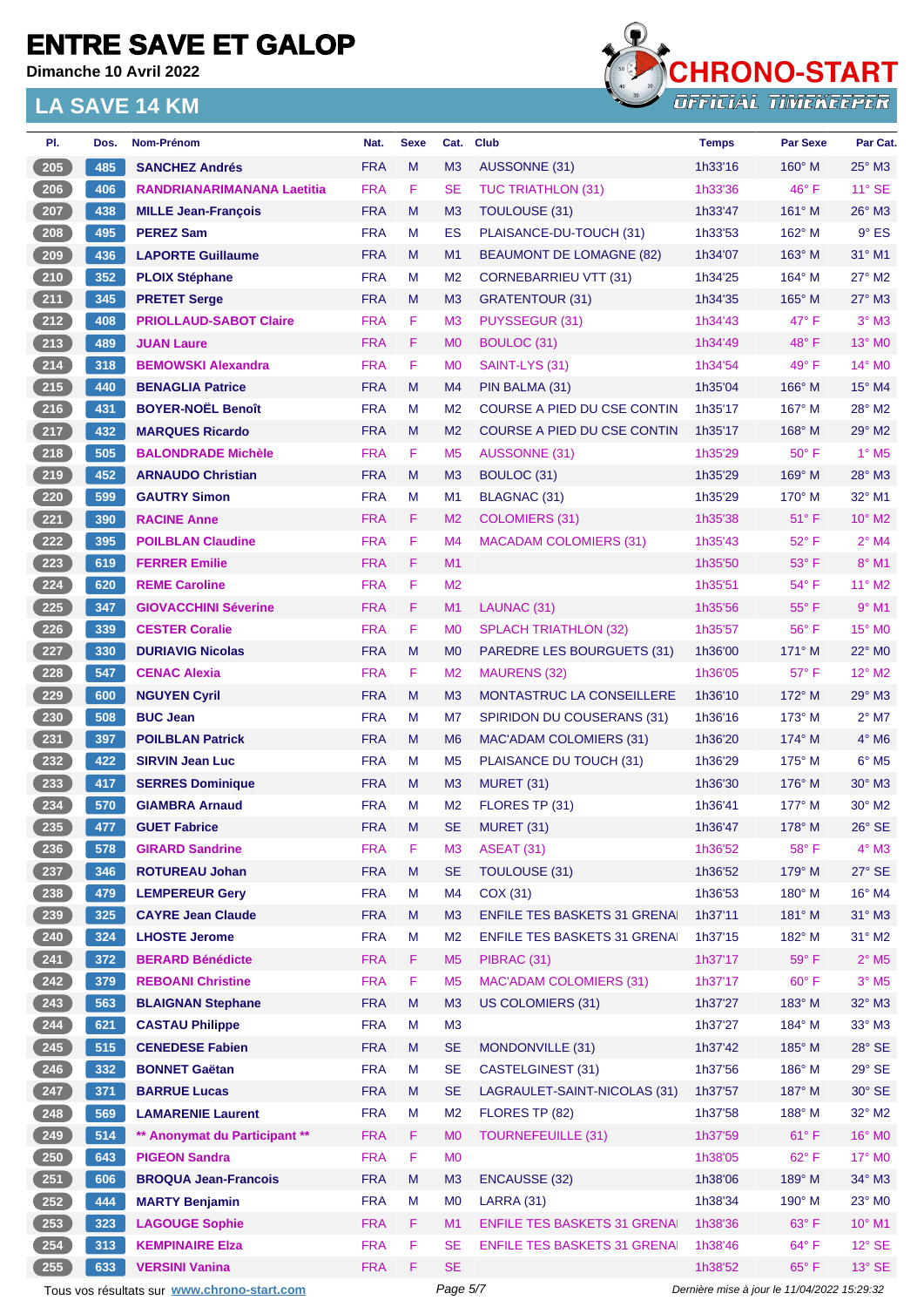**Dimanche 10 Avril 2022**



| PI.                          | Dos. | Nom-Prénom                                  | Nat.       | <b>Sexe</b> | Cat.           | <b>Club</b>                         | <b>Temps</b> | Par Sexe                                    | Par Cat.                    |
|------------------------------|------|---------------------------------------------|------------|-------------|----------------|-------------------------------------|--------------|---------------------------------------------|-----------------------------|
| 256                          | 611  | <b>PAGES Aurelie</b>                        | <b>FRA</b> | F           | M <sub>0</sub> |                                     | 1h39'17      | $66^{\circ}$ F                              | 18° MO                      |
| 257                          | 342  | <b>MANANT Bruno</b>                         | <b>FRA</b> | M           | M <sub>3</sub> | SAINT PAUL SUR SAVE (31)            | 1h39'36      | $191^\circ$ M                               | $35^\circ$ M3               |
| $258$                        | 348  | <b>BULIK Emeline</b>                        | <b>FRA</b> | F.          | SE             | COLOMIERS (31)                      | 1h39'36      | $67^\circ$ F                                | $14^\circ$ SE               |
| 259                          | 613  | <b>GIRARD Jerome</b>                        | <b>FRA</b> | м           | M <sub>4</sub> |                                     | 1h40'52      | $192^\circ$ M                               | $17^\circ$ M4               |
| $\left( 260 \right.$         | 374  | <b>PARMENTELOT Philippe</b>                 | <b>FRA</b> | M           | M4             | <b>MONTAIGUT SUR SAVE (31)</b>      | 1h41'12      | $193^\circ$ M                               | 18° M4                      |
| $261$                        | 356  | <b>GERARD Marine</b>                        | <b>FRA</b> | F           | <b>SE</b>      | <b>ENFILE TES BASKETS 31 GRENAL</b> | 1h41'19      | $68^{\circ}$ F                              | $15^\circ$ SE               |
| 262                          | 559  | <b>OLIVAN Aurélien</b>                      | <b>FRA</b> | M           | M <sub>5</sub> | <b>GRENADE SUR GARONNE (31)</b>     | 1h41'34      | $194^\circ$ M                               | $7°$ M <sub>5</sub>         |
| 263                          | 506  | <b>FONTAYNE Olivier</b>                     | <b>FRA</b> | м           | M <sub>6</sub> | VABRES L ABBAYE (12)                | 1h42'04      | $195^\circ$ M                               | $5^\circ$ M6                |
| 264                          | 612  | <b>GIRARD Maud</b>                          | <b>FRA</b> | F           | ES             |                                     | 1h42'09      | $69^\circ$ F                                | $3°$ ES                     |
| 265                          | 511  | <b>BORDAS Marie</b>                         | <b>FRA</b> | F           | SE             | <b>ONESTOCK RUNNING TEAM (31)</b>   | 1h42'10      | $70^\circ$ F                                | $16°$ SE                    |
| $266$                        | 343  | <b>FALCATI Michel</b>                       | <b>FRA</b> | M           | M <sub>3</sub> | <b>SPLACH TRIATHLON (32)</b>        | 1h42'29      | 196° M                                      | 36° M3                      |
| 267                          | 317  | <b>JOVÉ Vincent</b>                         | <b>FRA</b> | М           | M <sub>2</sub> | TOULOUSE (31)                       | 1h42'45      | $197^\circ$ M                               | 33° M2                      |
| 268                          | 560  | <b>LANTA Patrick</b>                        | <b>FRA</b> | M           | M <sub>5</sub> | <b>MONDONVILLE (31)</b>             | 1h42'58      | $198^\circ$ M                               | $8^\circ$ M <sub>5</sub>    |
| 269                          | 382  | <b>FORT Christian</b>                       | <b>FRA</b> | M           | M4             | MENVILLE (31)                       | 1h42'59      | $199^\circ$ M                               | 19° M4                      |
| 270                          | 596  | <b>HAMON Stephane</b>                       | <b>FRA</b> | M           | M <sub>2</sub> | LES COLUME'RUNS (31)                | 1h43'28      | $200^\circ$ M                               | 34° M2                      |
| $271$                        | 589  | <b>FERNANDEZ Norbert</b>                    | <b>FRA</b> | м           | M <sub>5</sub> | LES COLUME'RUNS (31)                | 1h43'29      | $201^\circ$ M                               | $9°$ M <sub>5</sub>         |
| 272                          | 595  | <b>LOLLI Gabriel</b>                        | <b>FRA</b> | M           | M <sub>0</sub> | <b>COLOMIERS (31)</b>               | 1h43'51      | $202^\circ$ M                               | $24^{\circ}$ M <sub>0</sub> |
| $273$                        | 472  | <b>LUCCHESE Dominique</b>                   | <b>FRA</b> | F           | M <sub>3</sub> | S/L ATHLE 632 PLAISANCE DU TC       | 1h44'01      | $71^{\circ}$ F                              | $5^\circ$ M3                |
| $274$                        | 475  | <b>ITOUA Nathalie</b>                       | <b>FRA</b> | F           | M <sub>3</sub> | SIDE BY SIDE (31)                   | 1h44'09      | $72^{\circ}$ F                              | $6^\circ$ M3                |
| $275$                        | 642  | <b>CASTAY Jean Luc</b>                      | <b>FRA</b> | м           | M <sub>2</sub> |                                     | 1h44'13      | 203° M                                      | 35° M2                      |
| $276$                        | 591  | <b>BOITEAU Sandrine</b>                     | <b>FRA</b> | F           | M <sub>2</sub> | <b>GRENADE (31)</b>                 | 1h44'31      | $73^\circ$ F                                | $13^\circ$ M2               |
| 277                          | 536  | <b>AUDINET Damien</b>                       | <b>FRA</b> | м           | M <sub>2</sub> | <b>TEAM PASTEL TRIATHLON (31)</b>   | 1h44'57      | $204^\circ$ M                               | 36° M2                      |
| $278$                        | 473  | <b>CADENE Magalie</b>                       | <b>FRA</b> | F.          | M <sub>3</sub> | S/L ATHLE 632 PLAISANCE DU TC       | 1h44'58      | $74^{\circ}$ F                              | $7^\circ$ M3                |
| 279                          | 538  | <b>MAYBON Séverine</b>                      | <b>FRA</b> | F           | M <sub>1</sub> | <b>GARIES (82)</b>                  | 1h45'10      | $75^{\circ}$ F                              | $11^{\circ}$ M1             |
| $\frac{280}{ }$              | 355  | <b>ROUQUETTE Genevieve</b>                  | <b>FRA</b> | F           | M <sub>6</sub> | MAC ' ADAM COLOMIERS (31)           | 1h45'13      | $76^{\circ}$ F                              | $2^{\circ}$ M <sub>6</sub>  |
| 281                          | 404  | <b>MONDINI Brigitte</b>                     | <b>FRA</b> | F           | M <sub>5</sub> | MENVILLE (31)                       | 1h45'16      | 77° F                                       | $4^\circ$ M <sub>5</sub>    |
| $282$                        | 622  | <b>CASTAU Marie Christine</b>               | <b>FRA</b> | F           | M <sub>3</sub> |                                     | 1h45'25      | 78°F                                        | $8^\circ$ M3                |
| $\boxed{283}$                | 516  | <b>GUILLEMET Olivier</b>                    | <b>FRA</b> | м           | M <sub>3</sub> | SAUBENS (31)                        | 1h45'32      | $205^\circ$ M                               | $37^\circ$ M3               |
| 284                          | 369  | <b>ZELMAT Abel</b>                          | <b>FRA</b> | M           | M <sub>5</sub> | <b>CORNEBARRIEU (31)</b>            | 1h45'47      | $206^\circ$ M                               | $10^{\circ}$ M <sub>5</sub> |
| 285                          | 590  | <b>MICHELIN Marie-Laure</b>                 | <b>FRA</b> | F           | M <sub>1</sub> | <b>CASTELNAU D'ESTRETEFONDS (</b>   | 1h45'49      | 79° F                                       | $12^{\circ}$ M1             |
| 286                          | 412  | <b>DAVRIEUX Laëtitia</b>                    | <b>FRA</b> | F           | M0             | TOULOUSE (31)                       | 1h45'53      | 80°F                                        | 19° MO                      |
| $\left( 287\right)$          | 305  | <b>CHAPOT Arthur</b>                        | <b>FRA</b> | M           | SE             | LHERM TP (31)                       | 1h45'54      | 207° M                                      | 31° SE                      |
| 288                          | 389  | <b>MAURIN Cecile</b>                        | <b>FRA</b> | F           | M <sub>2</sub> | <b>ENFILE TES BASKETS 31 GRENAL</b> | 1h46'01      | 81°F                                        | $14^{\circ}$ M2             |
| 289                          | 491  | <b>ALIGÉ Sabine</b>                         | <b>FRA</b> | F           | M <sub>3</sub> | <b>TRACKS ATHLE LISLE JOURDAIN</b>  | 1h46'04      | 82° F                                       | $9°$ M3                     |
| 290                          | 625  | <b>VIRGILI Sandra</b>                       | <b>FRA</b> | F           | M <sub>3</sub> |                                     | 1h46'17      | 83° F                                       | $10^{\circ}$ M3             |
| 291                          | 626  | <b>FARGEREL Philippe</b>                    | <b>FRA</b> | M           | M4             |                                     | 1h46'17      | 208° M                                      | 20° M4                      |
| 292                          | 337  | <b>MAGNET Arthur</b>                        | <b>FRA</b> | M           | <b>SE</b>      | <b>TOULOUSE (31)</b>                | 1h47'05      | 209° M                                      | 32° SE                      |
| 293                          | 344  | <b>CHAYCHITS Alexandra</b>                  | <b>RUS</b> | F           | M <sub>0</sub> | PLAISANCE DU TOUCH (31)             | 1h47'05      | 84° F                                       | $20^\circ$ MO               |
| 294                          | 364  | <b>LUNEL Sarah</b>                          | <b>FRA</b> | F           | <b>SE</b>      | <b>ST LYS (31)</b>                  | 1h47'20      | $85^{\circ}$ F                              | $17^\circ$ SE               |
| $\left[ 295\right]$          | 407  | <b>NGUYEN Julie</b>                         | <b>FRA</b> | F           | M <sub>2</sub> | <b>DAUX (31)</b>                    | 1h48'04      | 86°F                                        | 15° M2                      |
| 296                          | 537  | <b>CARRIÉ REUX Isabelle</b>                 | <b>FRA</b> | F           | M <sub>3</sub> | <b>TRACKS ATHLE LISLE JOURDAIN</b>  | 1h48'38      | 87°F                                        | $11^{\circ}$ M3             |
| 297                          | 427  | <b>BERTHIER Céline</b>                      | <b>FRA</b> | F           | M <sub>2</sub> | LAPEYROUSE FOSSAT (31)              | 1h48'53      | 88°F                                        | 16° M2                      |
| $\left( \right. 298 \right)$ | 383  | <b>BLASCO Christelle</b>                    | <b>FRA</b> | F           | M1             | <b>MERVILLE TRAIL 31 (31)</b>       | 1h50'00      | 89°F                                        | $13^{\circ}$ M1             |
| 299                          | 301  | <b>PEREZ Maryline</b>                       | <b>FRA</b> | F           | M <sub>3</sub> | <b>DAUX (31)</b>                    | 1h50'16      | $90^\circ$ F                                | 12° M3                      |
| 300                          | 302  | <b>PEREZ Philippe</b>                       | <b>FRA</b> | M           | M <sub>4</sub> | <b>DAUX (31)</b>                    | 1h50'18      | $210^\circ$ M                               | 21° M4                      |
| 301                          | 603  | <b>NESPOULOUS Christine</b>                 | <b>FRA</b> | F           | M <sub>4</sub> | SAINT PAUL SUR SAVE (31)            | 1h51'02      | 91° F                                       | $3°$ M4                     |
| 302                          | 316  | <b>DIDIER-BALESTIER Emmanuelle</b>          | <b>FRA</b> | F           | M <sub>2</sub> | TOULOUSE (31)                       | 1h53'18      | 92° F                                       | $17^\circ$ M2               |
| 303                          | 450  | <b>FLOUROU Amandine</b>                     | <b>FRA</b> | F           | <b>SE</b>      | <b>TOULOUSE (31)</b>                | 1h56'42      | 93° F                                       | $18^\circ$ SE               |
| $304$                        | 457  | <b>EPRINCHARD Nicolas</b>                   | <b>FRA</b> | M           | M <sub>2</sub> | <b>TRIATHLON CLUB DU LAURAGAIS</b>  | 1h56'43      | $211^\circ$ M                               | $37^\circ$ M2               |
| 305                          | 498  | <b>COUROUBLE Sidonie</b>                    | <b>FRA</b> | F           | M <sub>2</sub> | <b>COVS (31)</b>                    | 1h58'49      | 94° F                                       | 18° M2                      |
| $306$                        | 494  | <b>BOURBON Armand</b>                       | <b>FRA</b> | M           | <b>SE</b>      | QUINT-FONSEGRIVES (31)              | 1h59'06      | $212^\circ$ M                               | 33° SE                      |
|                              |      | Tous vos résultats sur www.chrono-start.com |            |             | Page 6/7       |                                     |              | Dernière mise à jour le 11/04/2022 15:29:32 |                             |